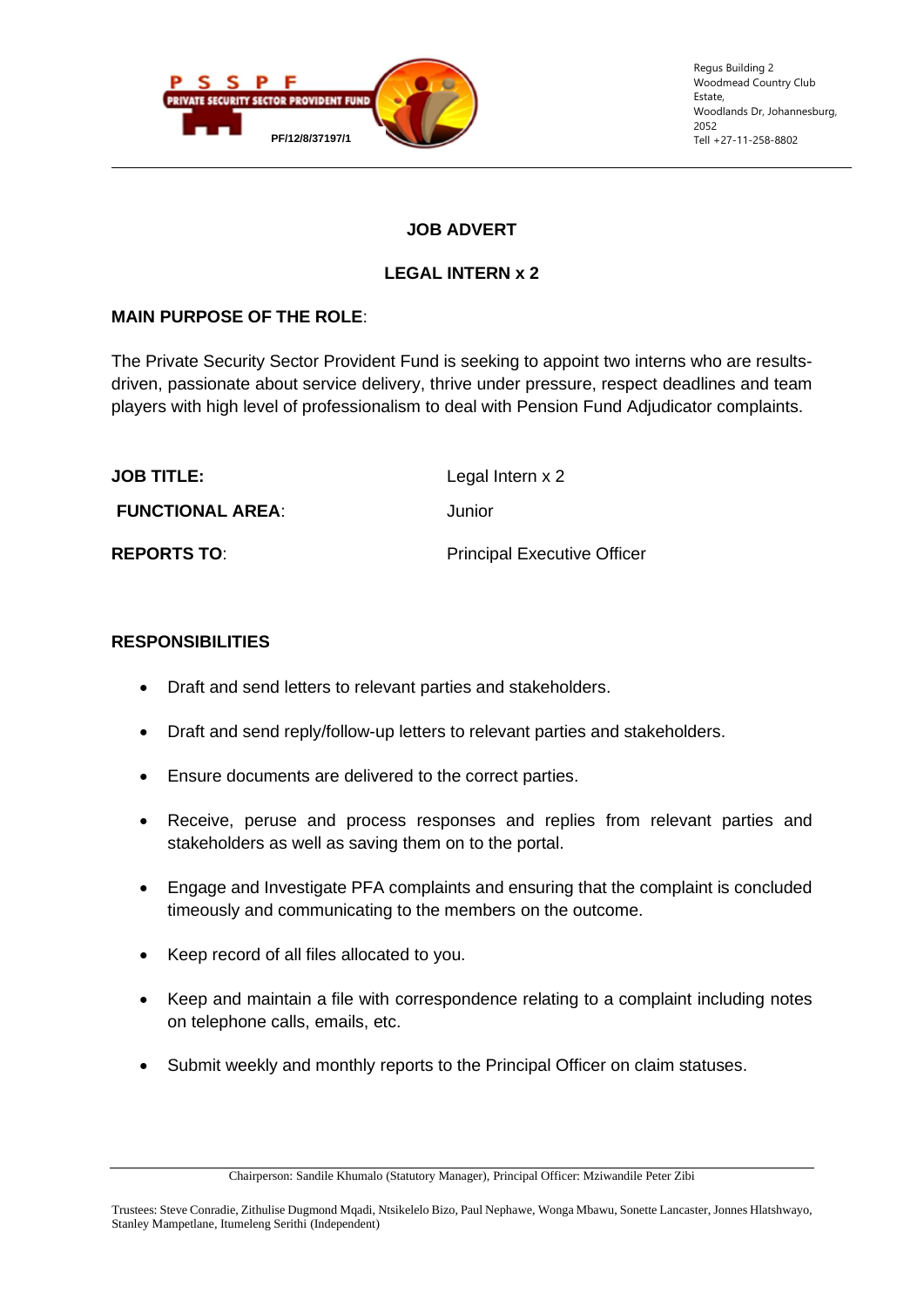

Regus Building 2 Woodmead Country Club Estate, Woodlands Dr, Johannesburg, 2052

## **MINIMUM QUALIFICATIONS TO PERFORM ROLE:**

- Tertiary Qualifications LLB degree
- Practical Legal Training (Added) Advantage

# **KEY COMPETENCIES**

- Computer Literacy (MS Word, Excel, Ms Outlook)
- Communication skills
- Listening skills (verbal and written)
- Self-motivated
- Planning and organising
- **Resilience**
- Ability to analyse, interpret, solve problems and making of legal arguments to reach a conclusion
- Good writing skills with the ability to express complex concepts
- Ability to make investigative decisions in the resolution of complaints
- Good drafting skills
- Liaise with the Administrator constantly
- Problem solving abilities
- Keeping proper and accurate records
- Delivery and goal driven.

### **IMPORTANT NOTES:**

- The positions are based in Gauteng Province.
- Interested candidates are required to email their curriculum vitae and a covering letter to applications@psspfund.co.za, on or before 10 February 2022. Late applications will not be considered. If you do not receive any response within a month of the closing date, please accept that your application has been

Chairperson: Sandile Khumalo (Statutory Manager), Principal Officer: Mziwandile Peter Zibi